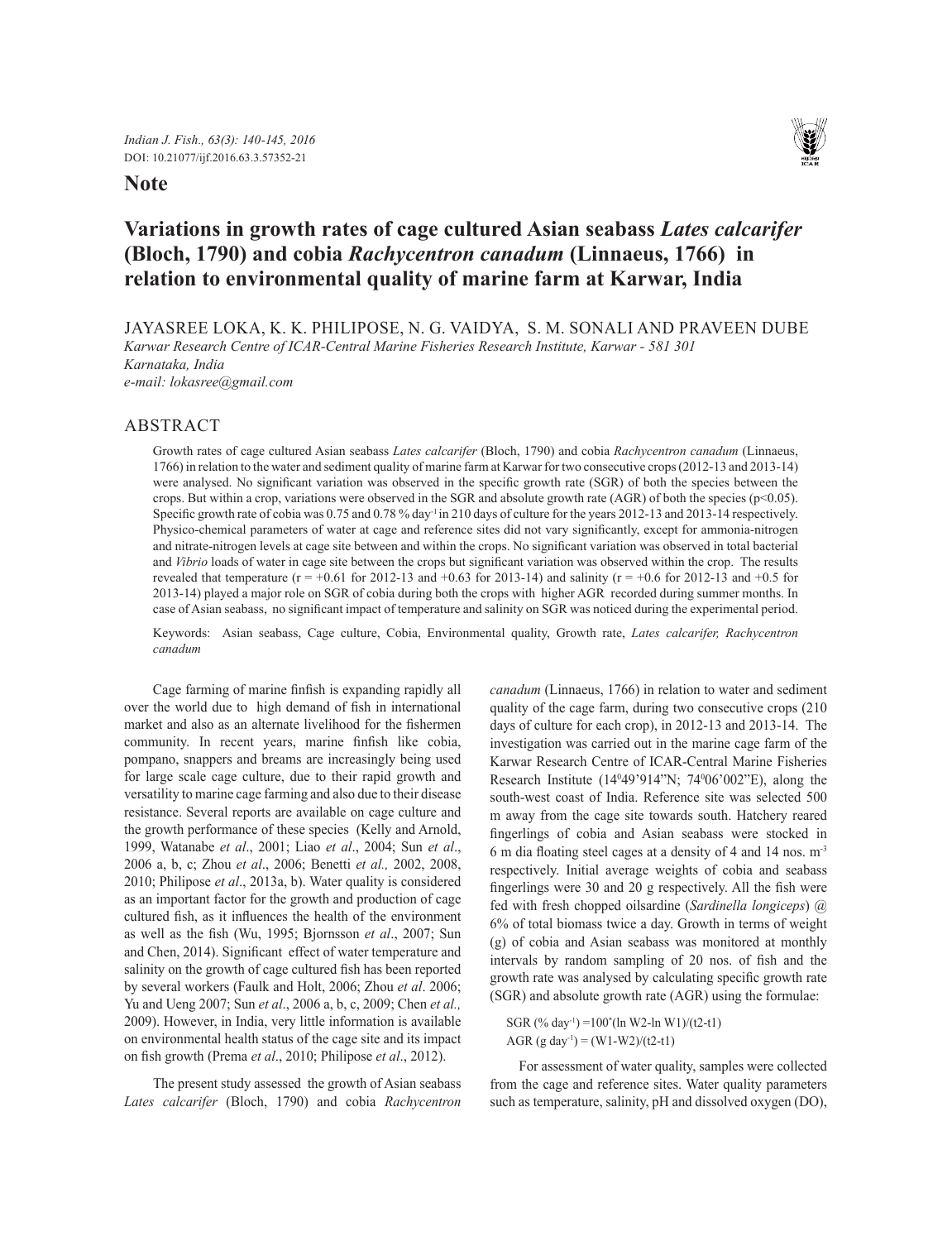were analysed using portable thermometer, refractometer, DO meter (YSI) and pH meter (Merck) respectively. Ammonia-nitrogen, nitrite-nitrogen, nitrate-nitrogen and bacterial loads were analysed at weekly intervals following standard procedures (APHA, 2004). Sediment samples from cage and reference sites were collected with Van Veen grab and was analysed for total bacterial and total *Vibrio* counts following standard methods (APHA, 2004). Both water and sediment samples were collected at the same time, at monthly intervals during the culture period. To understand the impact of water quality on the growth rate of fish, data were subjected to analysis of variance (one way and two way ANOVA) and correlation analysis.

The average weight of cobia recorded at the time of harvest after 210 days of experimental farming conducted during 2012-13 and 2013-14, were 1.24 and 1.19 kg respectively, while for seabass, it was 0.48 and 0.53 kg respectively. Specific growth rate recorded for cobia was  $0.75$  and  $0.78\%$  day<sup>-1</sup> in 210 days of culture, for the years 2012-13 and 2013-14 respectively. Absolute growth rate of cobia was found to be more during summer months. Monthly variations in the SGR of cobia and Asian seabass are shown in Fig. 1 and 2 respectively. Between the crops there was no significant variation in SGR of both the species but, between the months within a crop, variations in SGR and AGR were observed ( $p<0.05$ ) for both cobia and Asian seabass.

The physico-chemical parameters of water at cage site recorded during the culture period in the two consecutive years are presented in Fig. 3(a-g). The water quality parameters of cage and reference sites were within the optimum levels and no significant variation in the levels were observed. At the cage site, water temperature varied between 26.4-320 C during 2012-13 and between  $28.1 - 31.1$ <sup>o</sup>C during 2013-14. Salinity values varied between 25-33 and 27-33 ppt for the periods 2012-13 and 2013-14 respectively. The dissolved oxygen of water at cage site during 2012-13 ranged between 3.1-4.5 mg l<sup>-1</sup>



Fig. 1. Specific growth rate (% g day-1) of *R. canadum* cultured in marine cage farm



Fig. 2. Specific growth rate (% g day-1) of *L. calcarifer* cultured in marine cage farm

and the values varied between 3.4 - 6.6 mg l<sup>-1</sup> during 2013-14. The ammonia-nitrogen levels in water at cage site were between  $0.01$ -0.05 mg  $l$ <sup>-1</sup> during both the years. A significant variation was observed in the ammonia-nitrogen and nitrate-nitrogen values between and within the crops  $(p<0.05)$ whereas, the other physico-chemical parameters of water did not show any variation between or within the crops.

Total bacterial counts of water at cage site ranged between 1.8 x  $10^4$  to 3.2 x  $10^6$  cfu ml<sup>-1</sup> during 2012-13 and between  $0.3 \times 10^4$  to  $1.1 \times 10^6$  cfu ml<sup>-1</sup> during 2013-14. Total *Vibrio* loads of water at cage site recorded were in the range  $0.2 \times 10^{1}$  - 1.3 x 10<sup>3</sup> cfu ml<sup>-1</sup> in the year 2012-13 and 0.8 x 10<sup>2</sup>  $- 0.7$  x  $10<sup>3</sup>$  cfu ml<sup>-1</sup> during the year 2013-14. During March 2014, the total *Vibrio* load of water was found to be high, in both cage and reference sites. Veronica and Julian (2013) reported mortality of cage cultured fish during the periods of high water temperature and they also recorded high density of *Vibrio* bacteria in column waters and they mentioned that the water temperature enhances the susceptibility of cultured marine fish species to *Vibrio* infections. In the present study also, a positive correlation was observed between temperature and total *Vibrio* loads of water during both culture periods in 2012-13 (r = 0.64) and 2013-14 (r = 0.52), but no *Vibrio* infections were recorded in cobia or Asian seabass during the experimental farming.

No significant variation was recorded in the temperature and pH values of sediment between the cage and reference sites. Total bacterial counts of sediment at cage site ranged between  $0.5x10^3$  to  $1.4x10^6$  cfu g<sup>-1</sup> during 2012-13 and between  $0.42 \times 10^4$  to  $1.9 \times 10^8$  cfu g<sup>-1</sup> during 2013-14. Total *Vibrio* loads of sediment at cage site ranged between  $0.4x10^2$ to  $0.8x10^4$  cfu g<sup>-1</sup> and  $1.2x10^2$  to  $2.32x10^4$  cfu g<sup>-1</sup> for the years 2012-13 and 2013-14 respectively. Significant variation (p<0.05) was observed in the total bacterial count and total *Vibrio* counts of sediment between the cage and reference sites. Physico-chemical parameters of water and sediment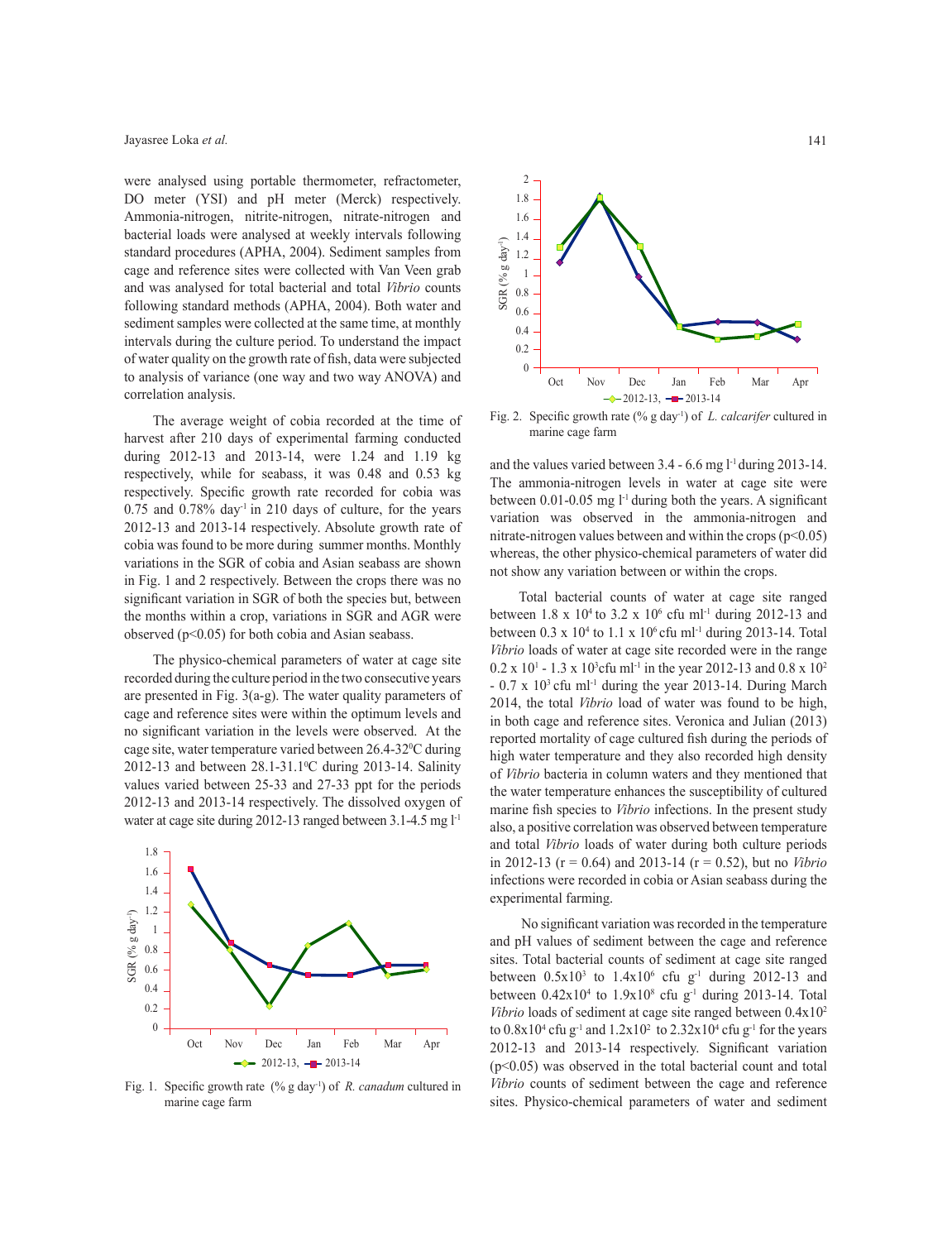

Growth of cage cultured Asian seabass and cobia in relation to environmental quality

Fig. 3. Water quality parameters at cage site during the culture period. a) Temperature, b) Salinity, c) pH, d) Dissloved oxygen, e) Ammonia-nitrogen, f) Nitrate-nitrogen, g) Nitrite-nitrogen

influence the density of *Vibrio* loads in the cage site, which may cause variations in the growth rate as well as the health of fish.

Results of the study revealed that temperature ( $r = +0.61$ ) for 2012-13 and +0.63 for 2013-14) and salinity ( $r = +0.6$  for 2012-13 and +0.5 for 2013-14) played a major role on the growth rate of cobia during both the crops, but no influence of temperature was recorded on the SGR of Asian seabass during the present study (Fig. 4a, b; Fig. 5a, b). It was also observed that ammonia levels had a negative impact on the growth rate of cobia during both the years  $(r = -0.62$  for 2012-13 and -0.51 for 2013-14) (Fig. 6 a, b).

The study revealed no significant variation in the water and sediment quality between cage and reference sites, indicating healthy environmental conditions in the cage site. The analyses on the impact of water quality parameters on fish growth revealed that the growth rate of Asian seabass was not affected by temperature, salinity, dissolved oxygen and ammonia-nitrogen levels, during both the culture periods. However, it was observed that temperature played a major role on the growth rate of cobia ( $r = +0.61$  for 2012 -13 and +0.63 for 2013-14) during both crops. A strong, positive linear relationship between water temperature and growth rate was reported by Yu and Ueng (2007) as well as by Lanier and Scharf (2007) and they observed that the combined effect of water temperature, salinity and dissolved oxygen contributed towards 60% of the variance in observed growth. The present study also recorded higher growth rates during the months of March and April, when the water temperature and salinity were at higher levels contradicting the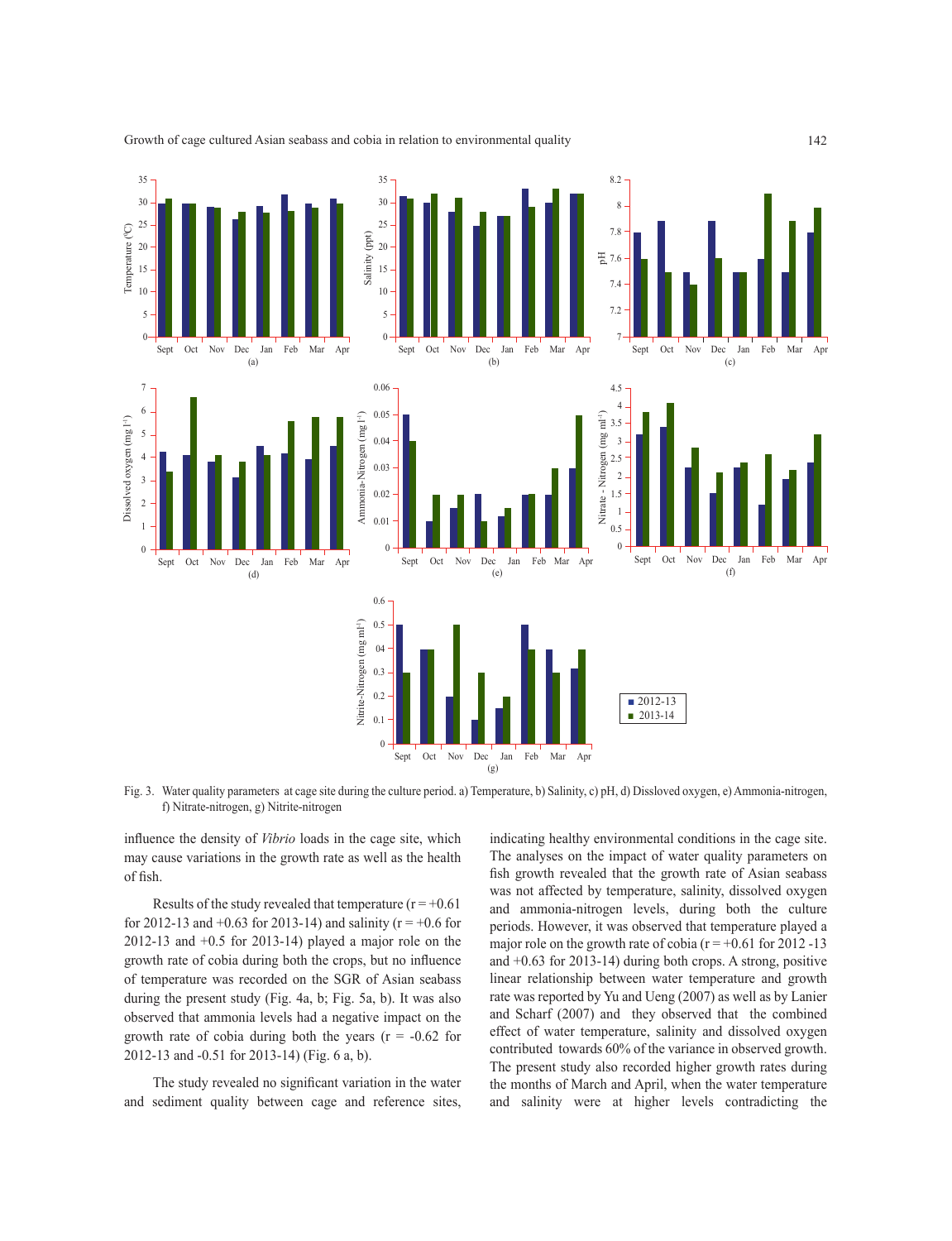Jayasree Loka *et al.*



Fig. 4. Monthly specific growth rate (SGR) of *R. canadum* and *L. calcarifer* in relation to water temperature (°C) during a) 2012-13; b) 2013-14



Fig. 5. Monthly specific growth rate (SGR) of *R. canadum* and *L. calcarifer* in relation to water salinity (ppt) during a) 2012-13; b) 2013-14



Fig. 6. Monthly specific growth rate (SGR) of *R. canadum* and *L. calcarifer* in relation to water ammonia levels (mg l<sup>-1</sup>) during a) 2012-13; b) 2013-14

observations by Sun and Chen (2009) who reported poor growth of cobia fingerlings in indoor tanks at higher temperature range of 23-35°C.

Environmental impact assessment and monitoring is an important aspect of cage farming in marine waters, as it ensures the environmental sustainability of marine cage farming. The impact on environmental quality can be reduced significantly by careful site selection, proper management of stocking density, feed formulation and integrated approach of culture systems (Wu, 1995). The present study apparently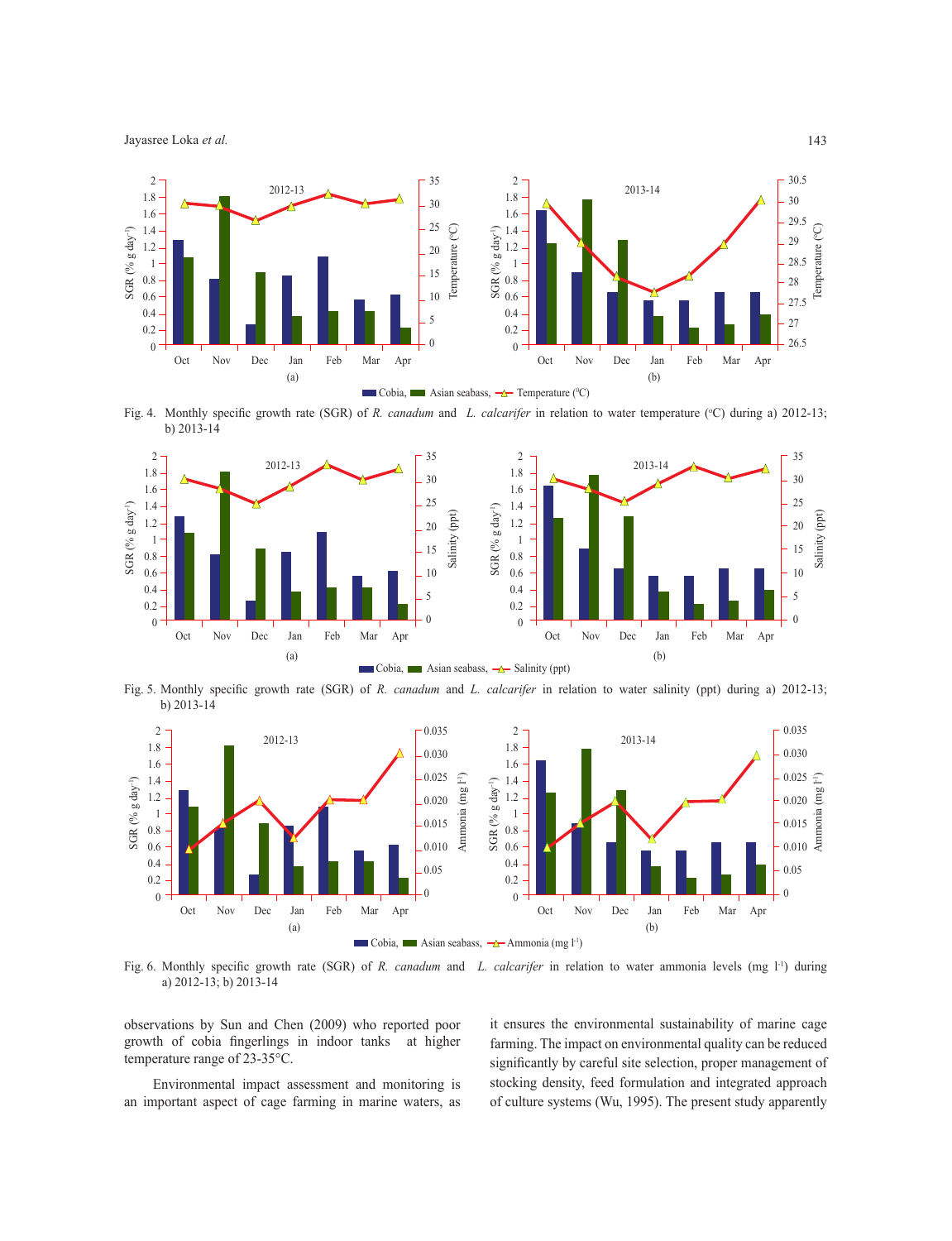showed decreased levels of dissolved oxygen and increased ammonia levels in the column and bottom waters at cage site compared to reference site, but were found statistically insignificant. Similar results were recorded on dissolved oxygen depletion in water column in the marine fish farms (Bergheim *et al*., 1982; Penczak *et al*., 1982; Beveridge, 1985; Enell, 1987). The present study also revealed a positive correlation in the growth rate of cobia with higher saline conditions during summer months, but no such correlation was observed in the case of Asian seabass. In contrary, higher growth and feed conversion efficiency in Atlantic halibut were recorded by Imsland *et al*. (2008) at 16 ppt salinity. Wu (1995) emphasised the importance of environmental impact assessment (EIA) for sustainable development of mariculture industry. In conclusion, the present investigation revealed that the growth rate of cage cultured fish was influenced by fluctuations in water temperature and salinity but largely specific to the species cultured. The study suggested that cage culture of cobia during summer months and harvest of crop in the early monsoon can yield higher growth rate and production.

#### **Acknowledgements**

Authors are thankful to the Director, ICAR-Central Marine Fisheries Research Institute, Kochi, India for providing facilities to carry out this work.

#### **References**

- APHA 2004. *Standard methods for the examination of water and waste water*, 15<sup>th</sup> edn. American Public Health Association, Washington DC, 1134 pp.
- Benetti, D. D., Matera, J. A., Feeley, M. W., Stevens, O., Alarcon, J. F., Banner-Stevens, G., Minemoto, Y., O'Hanlon, B. and Eldridge, L. 2002. Growth, survival and feed conversion rates of hatchery reared mutton snapper *Lutjanus analis* raised in floating net cages. *J. World Aquac. Soc*., 33: 349-357.
- Benetti, D. D., Orhun, M. R., Sardenberg, B., O'Hanlon, B., Welch, A., Hoenig, R., Zink, I., Rivera, J. A., Denlinger, B., Bacoat, D., Palmer, K. and Cavalin, F. 2008. Advances in hatchery and grow-out technology of cobia *Rachycentron canadum* (Linnaeus). *Aquac. Res*., 39: 701-711.
- Benetti, D. D., O'Hanlon, B., Rivera, J. A., Welch, A. W., Maxey, C. and Orhun, M. R. 2010. Growth rates of cobia (*Rachycentron canadum*) cultured in open ocean submerged cages in the Caribbean. *Aquaculture*, 302: 195-201.
- Bergheim, A., Hustveit, H., Kittelsen, A. and Selmer-Olsen, A. 1982. Estimated pollution loadings from Norwegian fish farms, I. Investigation 1978-79. *Aquaculture,* 28: 346-361.
- Beveridge, M. C. M. 1985. Cage and pen fish farming: carrying capacity models and environmental impact. *FAO Fisheries Technical Paper,* 255: 1-131.
- Bjornsson, B., Steinarsson, A. and Arnason, T. 2007. Growth model for Atlantic cod (*Gadus morhua*): Effects of temperature and body weight on growth rate. *Aquaculture,* 271: 216-226.
- Chen, G., Wang, Z., Wu, Z. and Binhe, G. U. 2009. Effects of salinity on growth and energy budget of juvenile cobia, *Rachycentron canadum*. *J. World Aquac. Soc.*, 40: 374-382.
- Enell, M. 1987. *Environmental impact of cage fish farming with special reference to phosphorus and nitrogen loadings*. International Council for Exploration of Sea, Copenhagen, Denmark. ICES Mariculture Committee, 1987/F44, 13pp.
- Faulk, C. K. and Holt, G. J. 2006. Response of cobia *Rachycentron canadum* larvae to abrupt or gradual changes in salinity. *Aquaculture*, 254: 275-283.
- Imsland, A. K., Gustavsson, A., Gunnarsson, S., Foss, A., Arnason, J., Jonsson, A. F., Smaradottir, H., Arnarson, I. and Thorarensen, H. 2008. Effects of reduced salinities on growth, feed conversion efficiency and blood physiology of juvenile Atlantic halibut (*Hippoglossus hippoglossus* L.). *Aquaculture,* 274: 254-259.
- Lanier, J. M. and Scharf, F. S. 2007. Experimental investigation of spatial and temporal variation in estuarine growth of age 0 juvenile red drum (*Sciaenops ocellatus*). *J. Exp. Mar. Biol. Ecol.,* 349: 131-141.
- Kelly, J. L. and Arnold, D. E. 1999. Effects of ration and temperature on growth of age-0 Atlantic white sturgeon. *N. Amer. J. Aquac.,* 61: 51-57.
- Liao, I., Huang, T., TsaI, W., Hsueh, C., Chang, S. and Leano, E. M. 2004. Cobia culture in Taiwan: current status and problems. *Aquaculture,* 237: 155-165.
- Penczak, T., Galicka, W., Molinski, M., Kusto, E. and Zalewski, M. 1982. The enrichment of a mesotrophic lake by carbon, phosphorous and nitrogen from the cage aquaculture of rainbow trout. *Salmo gairdneri. J. Appl. Ecol.,* 19: 371-393.
- Philipose, K. K., Krupesha Sharma, S. R., Jayasree Loka, Divu, D., Syda Rao G. S., Vaidya, N. G., Sonali S. M., Sadhu, N. and Dube, P. 2012. Observations on variations in physico-chemical water parameters of marine fish cage farm off Karwar*. Indian J. Fish.*, 59(1): 83-88.
- Philipose, K. K., Jayasree Loka, Krupesha Sharma, S. R., Divu, D., Srinivasa Rao, K., Sadhu, N., Dube, P., Gopakumar, G. and Syda Rao, G. 2013a*.* Farming of Cobia, *Rachycentron canadum* (Linnaeus 1766) in open sea floating cages in India. *Indian J. Fish.,* 60(4): 35-40.
- Philipose, K. K., Krupesha Sharma, S. R., Jayasree Loka, Divu, D., Sadhu, N. and Dube, P. 2013b. Culture of Asian seabass (*Lates calcarifer*, Bloch) in open sea floating net cages off Karwar, south India. *Indian J. Fish.*, 60(1): 67-70.
- Prema, D., Sobhana, K. S., Laxminarayana, A., Imelda Joseph, Shoji Joseph, Boby Ignatus, Jeyabaskaran, R., Nandakumar, A., Khambadkar, L. R., Anilkumar, P. S., Shylaja, G. and Syda Rao, G. 2010*.* Observations on selected characteristics of